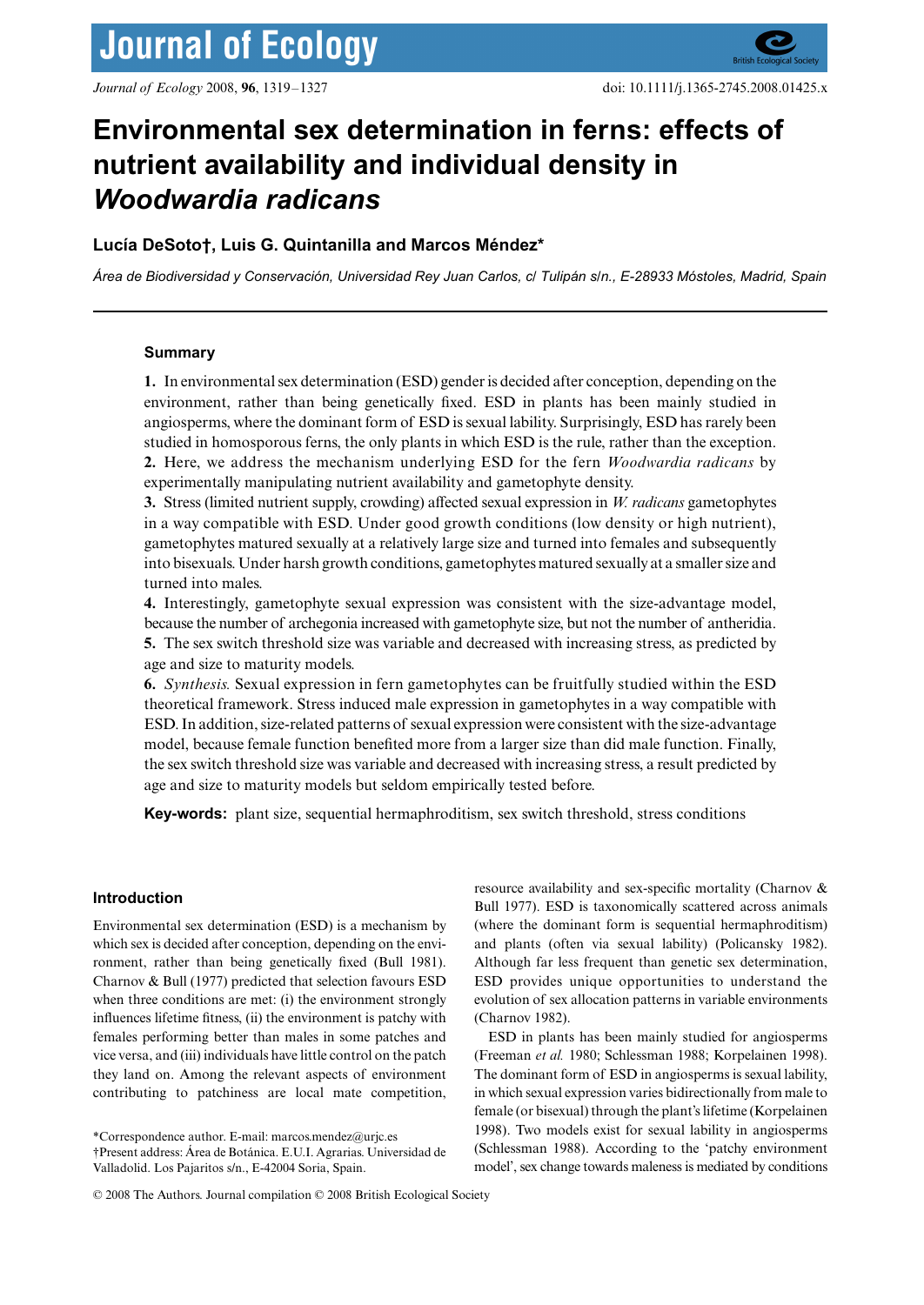that cause stress, such as shading, drought, cold or a previous heavy fruit crop (Freeman *et al.* 1980). *Catasetum viridiflavum* (Zimmerman 1991) and *Atriplex canescens* (Freeman *et al.* 1984) fit this model. According to the 'size advantage model' (Ghiselin 1969; Warner 1975), sex change is mediated by changes in size, which entail changes in the fitness prospects as male or female. Most often, only plants above a threshold size become female, reproducing as males below that threshold, due to the higher resource investment needed to produce seeds compared to pollen (Delph 1999; see Day & Aarssen 1997 for an alternative mechanism based on size-dependent mortality and the longer time required for successful female reproduction, compared to the fast male reproduction). *Arisaema triphyllum* (Policansky 1981) and *Panax trifolium* (Schlessman 1991) fit this model. These two models are not mutually exclusive. For example, the threshold size for sex switch could differ among populations if environmental conditions affect the sex-specific relationship between size and fitness (Bierzychudek 1984a).

Surprisingly, the above mentioned conceptual framework has rarely been applied to homosporous ferns, which are the only plants in which ESD is the rule, not the exception (Korpelainen 1998). In homosporous ferns, sporophytes (the diploid generation) produce free-living gametophytes (the haploid generation) that are potentially bisexual, i.e. that can bear female (archegonia) and male (antheridia) reproductive organs (gametangia) on the same individual. Several environmental factors influence sexual expression, but malenessinducing pheromones, known as 'antheridiogens', have received most attention (Schneller *et al.* 1990). Antheridiogens are gibberellin-like compounds secreted by large, female or bisexual gametophytes that reduce growth and induce maleness in nearby asexual gametophytes. A profuse literature has dealt with the taxonomic distribution of antheridiogens (Chiou & Farrar 1997), as well as their chemical composition (Yamane 1998), effects on gametophytes (Strain *et al.* 2001) and evolutionary implications (Willson 1981; Haig & Westoby 1988; Korpelainen 1998).

Other environmental factors affecting gender in ferns, such as nutrients, have received very little attention in most reviews of sex expression in fern gametophytes (Cousens 1988; Korpelainen 1998; see however Raghavan 1989). Notwithstanding this, three well-known facts from gametophyte biology make a strong case for the importance of ESD. Firstly, ontogenetic changes in gametophyte gender have long been known and indeed entail sequential hermaphroditism, i.e. unidirectional sex change along development. Klekowski (1969a) distinguished four types: (A) male to bisexual, (B) male to female to bisexual, (C) female to bisexual, and (D) male to bisexual to female. Secondly, coexistence of gametophytes of different gender within a population has been repeatedly reported (Klekowski 1969b; Hamilton & Lloyd 1991). Thirdly, harsh growth conditions, such as poor substrate or high density, are known to lead to small, male gametophytes (Miller 1968; Rubin & Paolillo 1983; Rubin *et al.* 1985; Korpelainen 1994, 1995; Huang *et al.* 2004). Although reference to such environmental influences on gametophyte gender are

scattered in the literature on gametophyte biology, it is only recently that an ESD-based interpretation has gained momentum. To our knowledge, the only study addressing sexual expression in ferns from an ESD perspective is Guillon & Fievet (2003), who analysed the effect of light on horsetail gametophytes. As horsetails are not known to produce antheridiogens (Hauke 1977), it remains to be seen if Guillon and Fievet's findings hold for antheridiogen-producing ferns.

In the present study, we address the ESD for the antheridiogenproducing fern *Woodwardia radicans* (L.) Sm. We experimentally manipulated nutrient availability and gametophyte density to answer the following question: Is the ontogenetic development of gametophytes fixed or is it sensitive to environmental factors? We predict that environmental factors aside from antheridiogen should influence sexual expression. According to ESD theory and previous empirical evidence we expected an association between stressing conditions (high density, low nutrients), small size and male gender. In addition, we asked two questions relevant to ESD and not previously addressed with ferns. Firstly, do larger gametophytes produce more archegonia and/or antheridia? Answering this question can provide clues about the relative fitness advantages of each gender in relation to size, which is a fundamental part of ESD theory. Secondly, is the threshold size for sex switch fixed or variable according to environmental conditions as shown for angiosperms (Bierzychudek 1984a)? Preliminary evidence in *W. radicans* also indicates that the threshold for female expression is variable (Quintanilla *et al.* 2007b).

## **Material and methods**

#### STUDY SYSTEM

*Woodwardia radicans* (Blechnaceae) is an evergreen fern found in riparian forests of the northern Iberian Peninsula, Macaronesia and some Mediterranean localities. Leaves are > 2 m long and arranged in crowns. Sporophytes can propagate asexually via adventitious buds formed on the rachis. In the northern Iberian Peninsula, sporangium dehiscence occurs around February-March, when temperatures are suitable for spore germination (Quintanilla *et al.* 2000). Following germination, gametophytes, as in most homosporus ferns (Nayar & Kaur 1971), go through a short filamentous stage because of onedimensional growth, but soon develop into a spatulate, bidimensional shape, and eventually adopting a heart shape, when a notch meristem appears in the middle of the upper margin. Under rich growing conditions heart-shaped gametophytes become several cell-layers thick in the centre – i.e. below the meristem notch – and develop as females, before turning into bisexuals (Quintanilla *et al.* 2005). Thus, the changes in gender described for *W. radicans* fit type C of Klekowski's (1969a) classification. Archegonia invariably develop below the meristem notch, on both surfaces of the thickened central pad of tissue. In bisexuals, antheridia are produced on the whole surface or on proliferating, spatulated lobes. In males, the position of antheridia is variable. In experimental cultures, female and bisexual gametophytes release an antheridiogen that inhibits vegetative growth and induces antheridium production in asexual gametophytes (Quintanilla *et al.* 2007b). Because of the effects of antheridiogen, gametophyte populations in nature are presumed to be composed of female, bisexual and male individuals (Quintanilla *et al.* 2005). *Woodwardia radicans*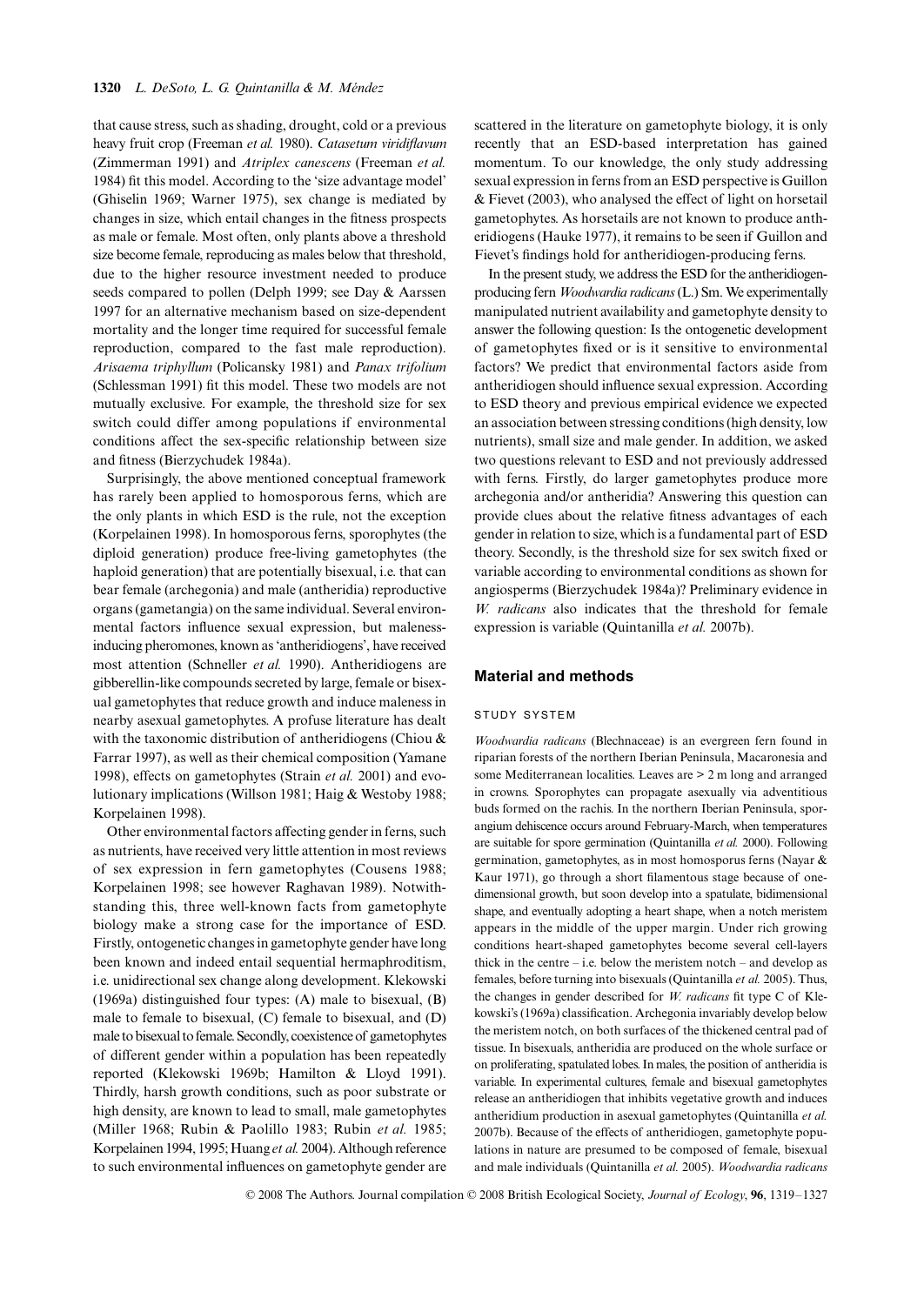has the generic base number of chromosomes, 2*n* = 68 (Löve *et al.* 1977), and is isozymically diploid (Quintanilla *et al.* 2007a).

#### SPORE COLLECTION

Spores were obtained in Fragas do Eume Natural Park (Northwest Spain, 43°24′ N, 8°03′ W) in December 2004. Fragments of leaves with mature sporangia were collected from 10 ramets. To increase the probability of sampling different genets, sampled ramets were more than 20 m apart. Spore release was promoted by drying the fragments on sheets of smooth paper for 1 week in the laboratory. Spores from the 10 ramets were then pooled prior to the culture experiments.

#### EXPERIMENTAL TREATMENTS

Spores were sown on agar containing the mineral medium of Dyer (Dyer 1979) in 5.5-cm-diameter Petri dishes. To minimize the risk of fungal contamination, the culture medium contained nystatin (100 U/mL). The dishes were sealed with Parafilm (American National Can, Chicago, IL) and incubated in a growth chamber (20 °C, PAR 60 µmol m<sup>-2</sup> s<sup>-1</sup>, 16 h photoperiod). Five weeks after sowing, the resulting gametophytes, still asexual at that time, were transplanted to square Petri dishes divided into 25 square cells of 4 cm2 each (Bibby Sterilin; Barloworld Scientific, Stone, Staffordshire, UK), each cell containing 3 mL of culture medium.

Two independent experiments were carried out: nutrient or density manipulation. For the nutrient experiment, five nutrient levels were established by diluting the Dyer medium 0, 10, 100, 1000 or 10 000 times. For each nutrient level, one gametophyte was transplanted to the centre of individual cells. In total, 225 gametophytes per nutrient level were transplanted. For the density experiment, undiluted Dyer medium was used and four density levels were tested: 1, 3, 5 and 9 gametophytes per cell. For each density level, one focal gametophyte was placed in the centre of individual cells and the remaining 0, 2, 4 or 8 gametophytes regularly arranged around it at a distance of 5 mm. For each density level, 200 central gametophytes, with their corresponding neighbours, were transplanted. All square dishes corresponding to the two experiments were then sealed with Parafilm and the gametophytes of each experimental level were equally divided between two growth chambers. Temperature and light conditions were the same as for gametophyte production. Petri dishes were rotated weekly within the growth chamber to avoid position effects.

To study size and gender, gametophytes were sampled 10, 14 and 25 weeks after spore sowing. At each time, seven gametophytes in each level-chamber combination were harvested. In the density experiment, only the central gametophytes were harvested. Gametophytes were fixed in a mixture of acetocarmine and chloralhydrate (Edwards & Miller 1972), heated in a water bath at 50 °C for 2 h, and rinsed with distilled water. To observe both gametophyte surfaces under the light microscope, they were mounted between two coverglasses. For each gametophyte, four variables were gathered: gender (asexual, female, male or bisexual), number of archegonia, number of antheridia, and gametophyte size. For the latter variable, images of mounted gametophytes were obtained with a high resolution scanner (0.008 mm/pixel) and their area was determined with the program ImageJ (Abramoff *et al.* 2004).

(GLMs) using the GENMOD procedure of SAS 9.0 (SAS Institute 2002). These models were chosen because of unbalanced sample sizes, empty cells and variables departing from a normal distribution. Likelihood Ratio Statistics for type 3 analysis were utilised to determinate deviance  $(G<sup>2</sup>)$  for each term in the models that does not depend on the order in which the terms are specified (Quinn & Keough 2002). A multinomial distribution with cumulative logit link function was used for gender, and a normal distribution with identity link was set for size. Models included the effects of treatment level, growth chamber and harvest time nested into chamber; all of these were considered as fixed effects. Growth chamber was treated as a fixed effect due to the complex computational analysis for a multinomial distribution of response variable with random predictors. To consider as a fixed effect one that is random is more desirable than transforming the variable distribution and should not affect our conclusions. Gender was considered as a fixed effect in the models for size.

The relationship between gametophyte size and number of gametangia was assessed by Pearson correlation coefficient within each gender. This analysis was performed with SPSS 13.0 (SPSS 2003). ancova was used to test for differences between sexes in the slopes of the relationship between the number of gametangia and gametophyte size. Two separate analyses were performed, one comparing male vs. female gametophytes, and the other comparing antheridia and archegonia within bisexual gametophytes. To improve normality, the number of gametangia (dependent variable) was squared root transformed and gametophyte size (the covariate) was log transformed. This analysis was performed with STATISTICA 6.0 (www.statsoft.com).

## **Results**

#### NUTRIENT EXPERIMENT

*Woodwardia radicans* gametophytes exhibited successful vegetative and reproductive development overall. Only 3% individuals died during the experiment, and most produced gametangia even at the lowest nutrient levels (Fig. 1a). Gender was significantly affected by nutrient level, time and their interaction (Table 1). After 10 weeks, most gametophytes became female at high nutrient levels  $(≥ 1/100)$  whereas at 1/ 1000 and 1/10 000 levels, males outnumbered females (Fig. 1a). After 14 and 25 weeks, male percentages decreased and females became predominant even at the lowest nutrient levels. The abundance of bisexuals also increased over time and, after 25 weeks, reached ca. 50% at 1/10 and undiluted levels.

For size, all main effects and the interactions nutrient  $\times$  time and gender  $\times$  time were significant (Table 1). Size increased in the order: male < bisexual < female, the only exception being 25-week gametophytes at the richest nutrient levels, for which female < bisexual (Fig. 2). The size of females and bisexuals increased with increasing nutrient level and over time within levels, with highest means of  $\sim 100 \text{ mm}^2$  for both genders. Males did not show clear size patterns across nutrient levels and mean sizes were  $\leq 5$  mm<sup>2</sup> after 10 and 14 weeks, reaching a maximum of 19 mm<sup>2</sup> after 25 weeks (1/1000 level).

#### STATISTICAL ANALYSIS

The effects of nutrient and density on gametophyte gender and size were separately analysed by fitting generalized linear models

#### DENSITY EXPERIMENT

As in the nutrient experiment, mortality was very low and most gametophytes reached sexual maturity in all experimental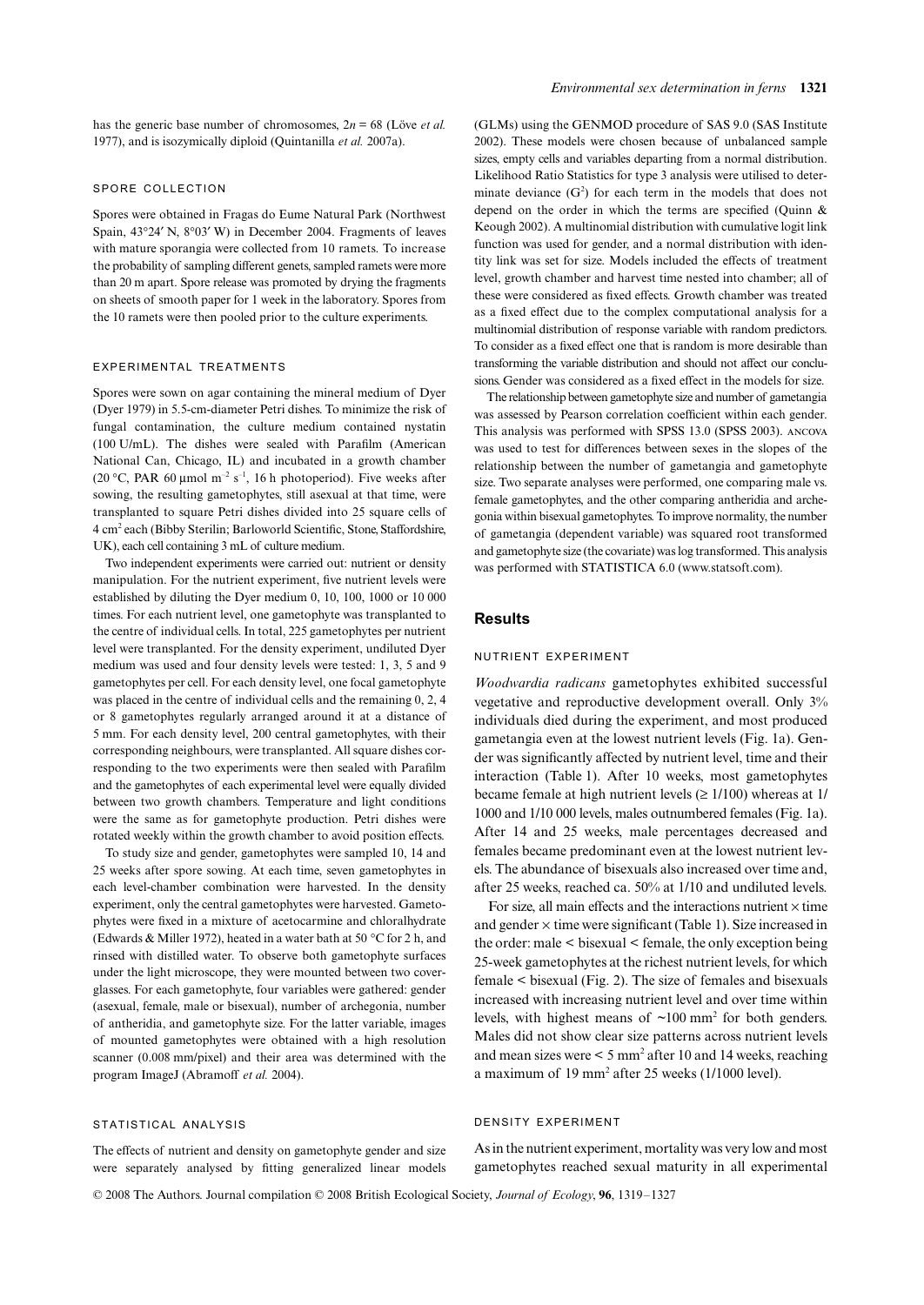



**Fig. 1.** Relative frequencies of gametophyte genders at the three harvest times in (a) each of the five nutrient levels and (b) each of the four density levels. White bars: asexual; black bars: male; grey bars: bisexual; double hatched bars: female. In all plots, stress decreases from right to left.

| Experiment | Variable    | Effect in model                  | d.f.           | $\mathbf{G}^2$ | $\boldsymbol{P}$ |
|------------|-------------|----------------------------------|----------------|----------------|------------------|
| Nutrients  | Gender      | Nutrients                        | $\overline{4}$ | 41.08          | < 0.0001         |
|            |             | Chamber                          | 1              | 1.33           | 0.2482           |
|            |             | Time (chamber)                   | $\overline{4}$ | 220.85         | < 0.0001         |
|            |             | Nutrient $\times$ time (chamber) | 20             | 57.31          | < 0.0001         |
|            | Size        | Nutrients                        | 4              | 378.84         | < 0.0001         |
|            |             | Gender                           | 3              | 43.19          | < 0.0001         |
|            |             | Chamber                          | 1              | 6.81           | 0.0091           |
|            |             | Time (chamber)                   | $\overline{4}$ | 355.57         | < 0.0001         |
|            |             | Nutrient $\times$ time (chamber) | 20             | 229.74         | < 0.0001         |
|            |             | Gender $\times$ time (chamber)   | 13             | 37.04          | 0.0004           |
| Density    | Gender      | Density                          | 3              | 13.89          | 0.0031           |
|            |             | Chamber                          | 1              | 0.01           | 0.9037           |
|            |             | Time (chamber)                   | $\overline{4}$ | 135.86         | < 0.0001         |
|            |             | Density $\times$ time (chamber)  | 15             | 20.11          | 0.1678           |
|            | <b>Size</b> | Density                          | 3              | 239.73         | < 0.0001         |
|            |             | Gender                           | 3              | 57.54          | < 0.0001         |
|            |             | Chamber                          | 1              | 2.39           | 0.1222           |
|            |             | Time (chamber)                   | 4              | 37.3           | < 0.0001         |
|            |             | Density $\times$ time (chamber)  | 15             | 181.67         | < 0.0001         |
|            |             | Gender $\times$ time (chamber)   | 15             | 29.81          | 0.0126           |

**Table 1.** Summary of GLMs for the effects of nutrients and density on gender and size of *Woodwardia radicans* gametophytes

Gender refers to four categories on the basis of the presence of gametangia i.e. asexual, female, male or bisexual. Size refers to gametophyte area. The effects of growth chamber (2 units) and time (10, 14, 25 weeks since sowing; nested within chamber) were also included. Gender was considered as an effect in the models for size. Significant values are in bold.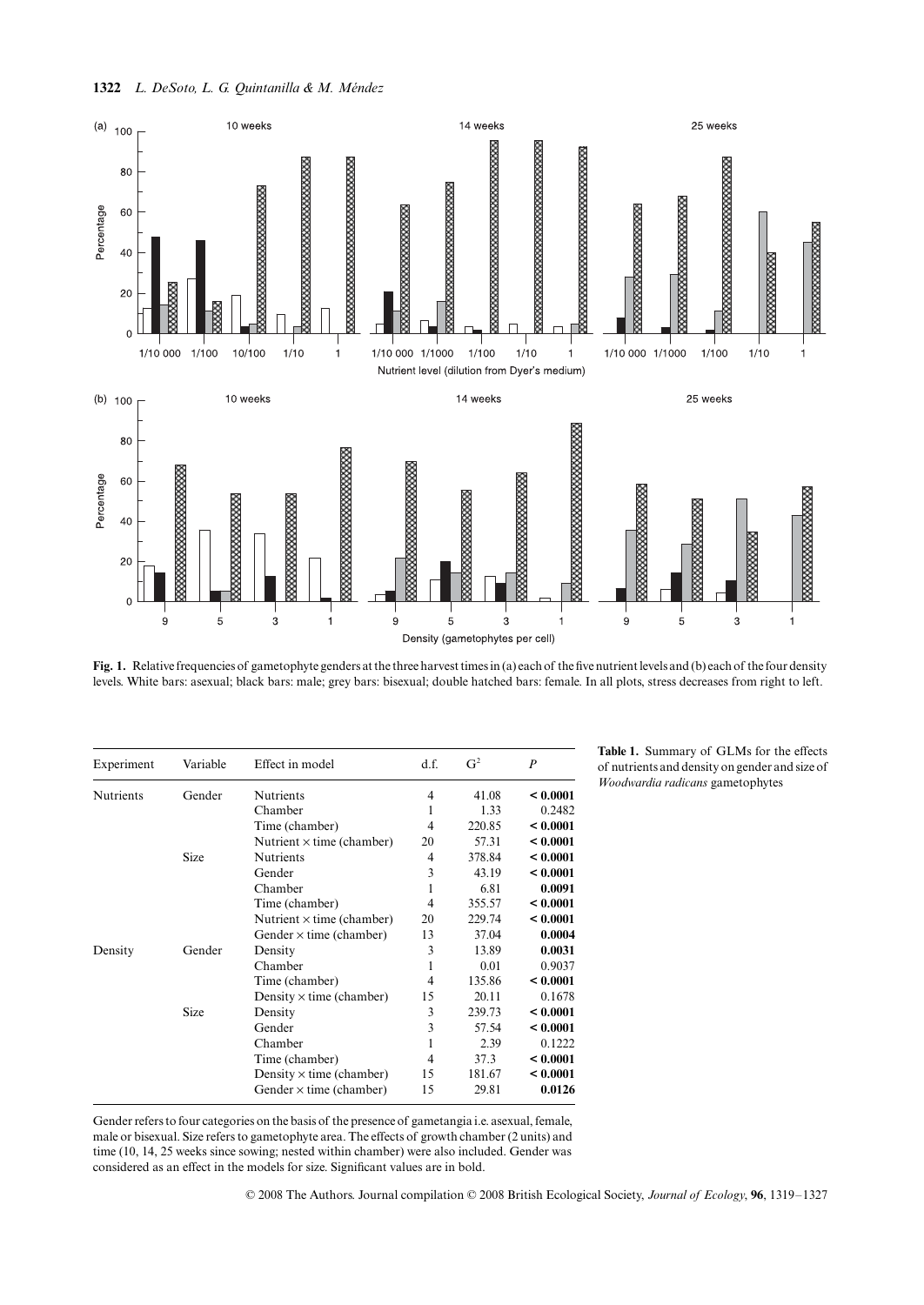

**Fig. 2.** Gametophyte size (mean ± SE) at the three harvest times in each of the five nutrient levels. To improve clarity, symbols have been slightly shifted laterally and error bars that are shorter than the symbol width have been omitted. Figures close to the symbols indicate sample size.



**Fig. 3.** Gametophyte size (mean ± SE) at the three harvest times in each of the four density levels. To improve clarity, symbols for the asexuals and the males have been slightly shifted laterally and error bars that are shorter than the symbol width have been omitted. Figures close to the symbols indicate sample size.

treatments (Fig. 1b). Both gametophyte density and time had significant effects on gender (Table 1). At the three sample times, no or almost no isolated gametophyte became male, whereas at higher densities  $(\geq)$  three gametophytes per cell) there were low frequencies  $( $20\%$ )$  of males (Fig. 1b). Females were dominant irrespective of density level and sample time (the only exception being bisexual predominance within 3 gametophytes per cell after 25 weeks). The frequency of bisexuals increased over time.

Size was significantly affected by all main effects except chamber and by the interactions density  $\times$  time and gender  $\times$  time (Table 1). The size ranking of genders was similar to that in the nutrient experiment: male < bisexual < female after 10 and 14 weeks, and female < bisexual after 25 weeks in the richer growing levels ( $\leq$  five gametophytes per cell) (Fig. 3). There was a trend towards increased size of females and bisexuals with decreasing density level and over time within levels. The final size of females and bisexuals in the one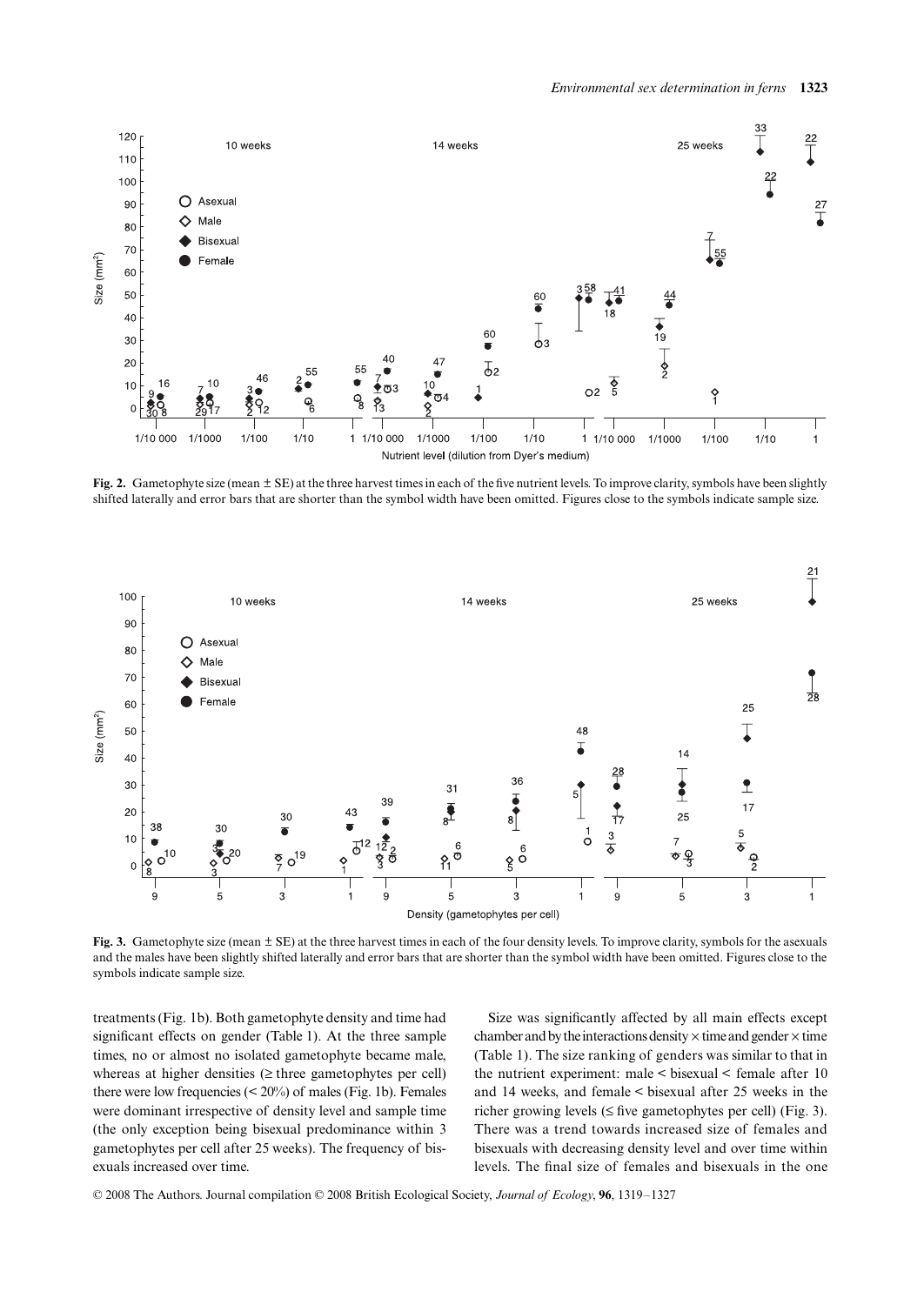| Gender                  | <b>Nutrients</b>                      |                                        |                                        | Density                               |                                        |                                       |
|-------------------------|---------------------------------------|----------------------------------------|----------------------------------------|---------------------------------------|----------------------------------------|---------------------------------------|
| Gametangia              | 10 weeks                              | 14 weeks                               | 25 weeks                               | 10 weeks                              | 14 weeks                               | 25 weeks                              |
| Female                  |                                       |                                        |                                        |                                       |                                        |                                       |
| Archegonia              | $6.5 \pm 0.3$<br>$r = 0.672$<br>(182) | $17.2 \pm 0.7$<br>$r = 0.630$<br>(266) | $52.5 \pm 2.2$<br>$r = 0.612$<br>(189) | $8.7 \pm 0.5$<br>$r = 0.591$<br>(141) | $18.2 \pm 0.9$<br>$r = 0.571$<br>(154) | $36.5 \pm 2.2$<br>$r = 0.411$<br>(98) |
| Male                    |                                       |                                        |                                        |                                       |                                        |                                       |
| Antheridia              | $10.8 \pm 1.4$                        | $41.8 \pm 14.5$                        | $124.4 \pm 24.1$                       | $9.0 \pm 2.5$                         | $13.3 \pm 4.0$                         | $23.7 \pm 5.3$                        |
|                         | <b>NS</b>                             | NS.                                    | NS.                                    | NS.                                   | NS.                                    | $r = 0.842$                           |
|                         | (61)                                  | (15)                                   | (8)                                    | (19)                                  | (19)                                   | (15)                                  |
| Bisexual                |                                       |                                        |                                        |                                       |                                        |                                       |
| Archegonia              | $2.8 \pm 0.5$                         | $9.0 \pm 1.9$                          | $58.8 \pm 4.3$                         | $4.0 \pm 2.5$                         | $14.0 \pm 2.1$                         | $36.1 \pm 3.3$                        |
|                         | $r = 0.394$                           | $r = 0.883$                            | $r = 0.827$                            | not tested                            | $r = 0.453$                            | $r = 0.453$                           |
| Antheridia              | $6.1 \pm 1.7$                         | $12.0 \pm 2.9$                         | $45.4 \pm 6.3$                         | $9.3 \pm 4.1$                         | $7.8 \pm 2.3$                          | $30.0 \pm 5.4$                        |
|                         | <b>NS</b>                             | NS.                                    | <b>NS</b>                              | not tested                            | <b>NS</b>                              | $r = 0.478$                           |
| Archegonia + antheridia | $8.9 \pm 1.7$                         | $21.1 \pm 3.8$                         | $104.2 \pm 8.0$                        | $13.3 \pm 2.4$                        | $21.7 \pm 2.8$                         | $75.4 \pm 11.$                        |
|                         | <b>NS</b>                             | $r = 0.567$                            | $r = 0.564$                            | not tested                            | $r = 0.428$                            | $r = 0.573$                           |
|                         | (21)                                  | (21)                                   | (99)                                   | (3)                                   | (33)                                   | (77)                                  |

**Table 2.** Number of gametangia per gametophyte (mean ± SE) and its Pearson correlation (*r*) with gametophyte size at the three harvest times in nutrient and density experiments

Values in brackets are sample sizes. In the density experiment at 14 weeks, correlations for bisexuals were not tested because of the small sample size (three gametophytes). NS, not significant.

gametophyte per cell level of the density experiment were similar to those reached in the undiluted nutrient level (note that conditions in these two levels were identical). The size of males slightly increased over time but means were  $\leq 7$  mm<sup>2</sup> in all density levels.

#### NUMBER OF GAMETANGIA AND GAMETOPHYTE SIZE

In female gametophytes, the number of archegonia significantly increased with gametophyte size in both experiments and across the three harvest times (Table 2). In male gametophytes, antheridia number was not related to gametophyte size except after 25 weeks in the density experiment (Table 2). In bisexual gametophytes, archegonia and total gametangia significantly increased with gametophyte size across all experiments and harvest times (Table 2). Antheridia number increased with gametophyte size only after 25 weeks in the density experiment (Table 2).

In the cases in which both antheridia and archegonia increased with gametophyte size, an ancova showed no differences in slope between regression lines, i.e. a non significant sex  $\times$  size interaction term (bisexuals:  $F_1 = 0.03$ ,  $P = 0.873$ ; male vs. female gametophytes:  $F_1 = 1.50$ ,  $P = 0.223$ ). The effect of sex was not significant either (bisexuals:  $F_1 = 0.90$ ,  $P = 0.343$ ; male vs. female gametophytes:  $F_1 = 0.28$ ,  $P = 0.600$ ).

# **Discussion**

# ONTOGENETIC SEQUENCES IN GAMETOPHYTES AND ESD

Although we did not follow individual gametophytes through time, our temporal sampling suggests that sex changes in *W. radicans* fitted the model of sequential hermaphroditism. We propose the following ontogenetic sequence. Under harsh growth conditions (high density or low nutrient), growth prospects were bad and gametophytes matured sexually at a small size, turning into males. Only when further growth was possible could some of those males turn into females or bisexuals. Under good growth conditions (low density or high nutrient), gametophytes matured sexually at a relatively large size and turned into females. Our interpretation of bisexuals as deriving mostly from males is based on the intermediate size of the bisexuals in our experiments. However, a transition from vegetative to female to bisexual was also present, especially in the treatment levels with better growing conditions where bisexuals were the largest individuals after 25 weeks (Figs 2 and 3).

The ontogenetic sequence for *W. radicans* found in the present study departed from the simple transition from female to bisexual described by Quintanilla *et al*. (2005) for single individuals growing in Dyer medium or for other *Woodwardia* species by Klekowski (1969b). This supports the view of Masuyama (1975), who considered a rigid view of ontogenetic sequences too simplistic. Our study, as well as others using a range of growth conditions (Masuyama 1975; Rubin & Paolillo 1983; Korpelainen 1994), suggests that ontogenetic sequences can differ depending on environmental conditions. We anticipate that incorporation of a broader range of growth conditions than those traditionally used to culture gametophytes will reveal a diversity of intra-specific ontogenetic sequences. The study of such intra-specific diversity would allow a more complete assessment of the fit of ontogenetic sequences to ESD theory in ferns.

Ontogenetic sequences involving beginning as male and subsequent addition of, or change to, female sexual expression,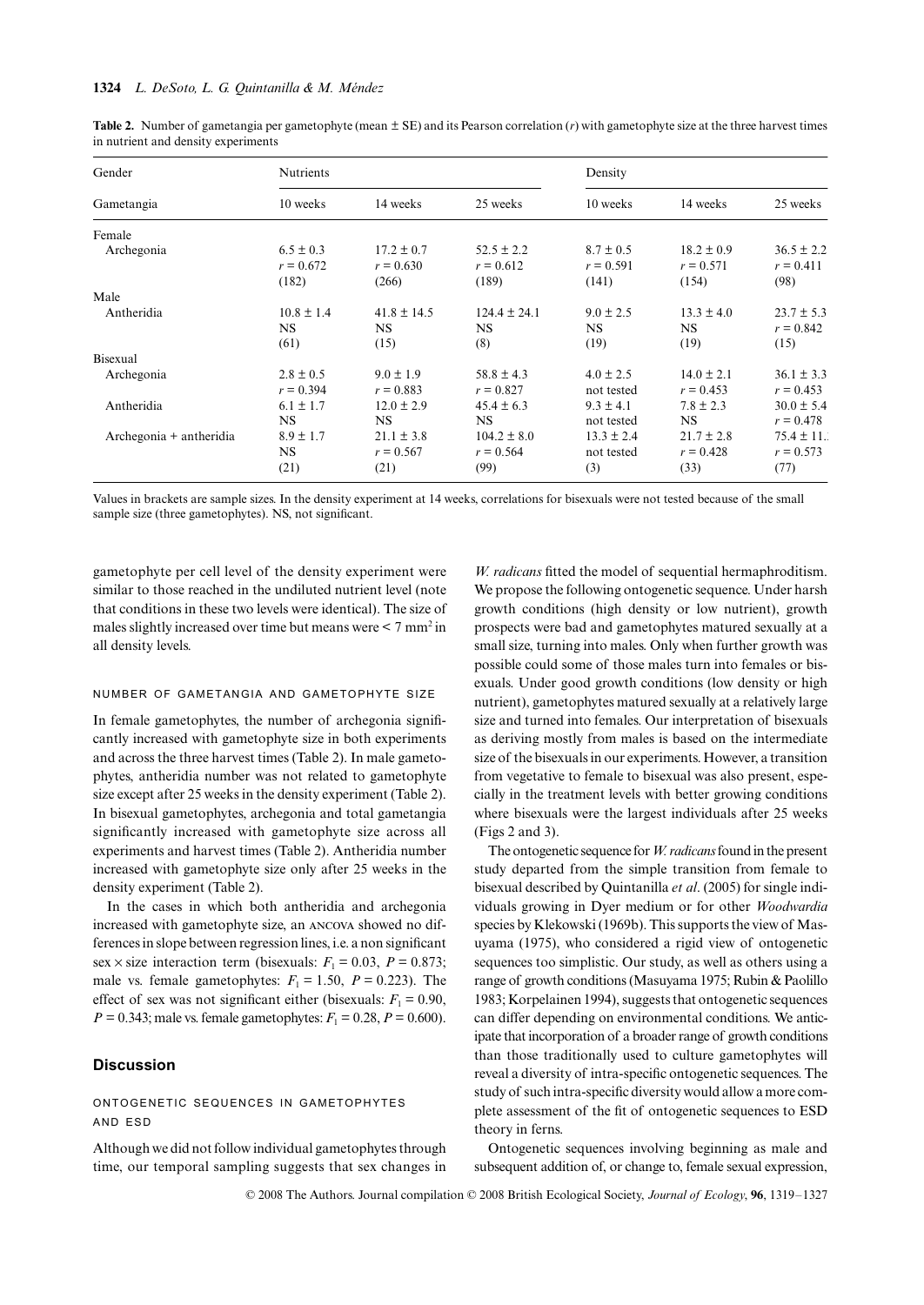as gametophytes grow larger, fit comfortably into the ESD theory. A larger size for female expression in *W. radicans* and fern gametophytes in general can be explained in two, nonmutually exclusive ways. Firstly, female reproduction is more costly because successful sporophytes develop only on large gametophytes (Sakamaki & Ino 1999). Secondly, an architectural constraint allows production of archegonia only on large gametophytes. Archegonia are embedded in the thickened tissue of the gametophyte centre (see Study System) and such a tissue develops only after a given size has been achieved by heart-shaped gametophytes. By contrast, antheridia develop on the surface of tissue that is one cell-layer thick and can therefore be formed by young spatulate gametophytes.

On the other hand, ontogenetic sequences ending with a bisexual stage after a female stage, such as sequences B and C described by Klekowski (1969a), are more difficult to accommodate into the ESD framework. Traditionally, a final bisexual stage is considered to derive from female gametophytes and has been explained as a reproductive insurance mechanism after a period of femaleness and outbreeding (Klekowski 1969a; Lloyd 1974). However, an interpretation of ontogenetic change in sex from an outcrossing perspective faces several problems. Firstly, sequence D is difficult to fit into that framework (Klekowski 1969a). Secondly, sequences are variable with environmental conditions and this leads to complex mixtures of genders within populations, thus rendering them difficult to interpret in terms of outcrossing (Lloyd 1974; Chiou *et al.* 1998). Thirdly, other traits such as relative position of sexual organs on the gametophyte and presence of antheridiogen also affect outcrossing (Lloyd 1974). Fourthly, isozyme assessment of inbreeding (Soltis & Soltis 1992; Haufler 2002) has revealed that () most ferns are extreme outcrossers and (ii) mixed mating systems are very rare. All this evidence argues against an interpretation of the hermaphroditic stage of gametophytes as a reproductive insurance mechanism. Certainly, reproductive insurance does not seem to be important in *W. radicans* because allozyme variation in this species indicates a high outcrossing rate (Quintanilla *et al.* 2007a).

A full explanation of late bisexuals in gametophyte ontogeny is still lacking. We suggest two avenues for further research: (i) resource depletion in large gametophytes after arquegonia production could lead to late production of antheridia (Lloyd 1980); and (ii) late growth of small gametophytes reaching the female or hermaphroditic status could make it advantageous for females to produce antheridia and achieve fitness through the male function, in line with the proposal of Brunet & Charlesworth (1995).

# SEXUAL EXPRESSION IN GAMETOPHYTES: BEYOND ANTHERIDIOGEN

Quintanilla *et al.* (2007b) found that antheridiogen induces frequencies of males ca. 70% in *W. radicans*. In the present study, we have shown that a high percentage of small, male gametophytes in *W. radicans* can be due purely to environmental stress, such as low nutrient availability, without any need to

invoke antheridiogens. Size of the different sexual types (asexuals, males, females, and bisexuals) in this study was also similar to those reported in Quintanilla *et al.* (2007b). Although an effect of antheridiogen cannot be ruled out in our density experiment, it is remarkable that the frequency of males was lower than in the nutrient experiment (Fig. 1) or than in our previous study on antheridiogen (Quintanilla *et al.* 2007b).

In addition to antheridiogen and stress-related differences in growth rate, variation in gametophyte size can derive from differences in spore size (Verma & Selivan 2001) or germination time (Rubin & Paolillo 1983). Schedlbauer (1976) showed that both factors are interrelated: bigger spores germinated earlier and produced faster growing gametophytes. Thus, even in a homogenous environment, differences in spore size could generate a hierarchy of gametophyte sizes and differences in gender expression.

The relative role of spore size, environmental stress and antheridiogen in determining sexual expression in nature remains an open question for ferns. Hamilton & Lloyd (1991) found strong size hierarchies and strong biases towards maleness in natural populations of gametophytes, which they interpreted as effects of antheridiogens. However, the other two factors were not assessed. Few studies of gametophyte populations have been carried out in natural conditions, due to the difficulty of species identification (Ranker & Houston 2002). Studies on the natural variation in gametophyte density, microhabitat quality, spore size and germination conditions could shed light on this question.

Such field studies are also needed to gather information pertaining to local mate and local resource competition in ferns. Local resource competition is expected to be low because most gametophytes only produce a single sporophyte (Miller 1968). Haig & Westoby (1988) assumed that sperm dispersal is limited in fern gametophytes but the extent of dispersal in fern sperm remains, as far as we know, largely unexplored. Lloyd & Bawa (1984) argued that ESD was very rare in angiosperms due, in part, to the influence of local mate or resource competition. Tentatively, the high local mate competition in ferns would saturate the male fitness gain curve and favour large female gametophytes but further work is needed on this topic.

# ESD AND GAMETOPHYTE FITNESS

The 'size advantage model' predicts that the rate of increase in fitness should differ between genders (Warner 1975). Our analysis of the relationship between the number of gametangia and gametophyte size supports this hypothesis. While number of antheridia did not increase with gametophyte size, number of archegonia did. Quantification of gametophyte fitness in cultures is hindered by the difficulties of triggering the formation of fecund gametophytes in those conditions (Quintanilla *et al.* 2005). In our study, we assumed that reproductive success is directly related to number of gametangia. This seems obvious for antheridia but not for archegonia, because in homosporous ferns usually only one arquegonium per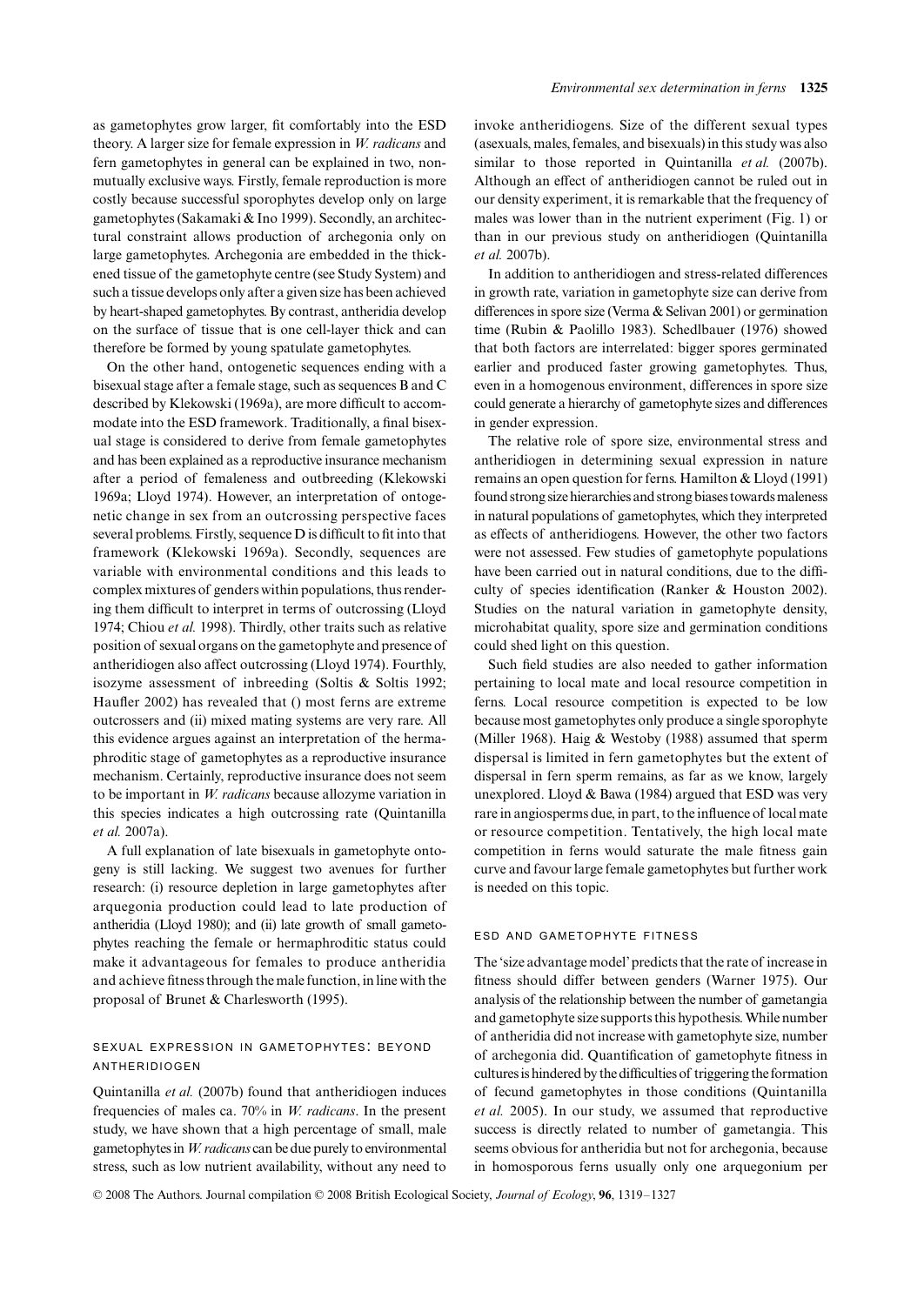gametophyte develops into a sporophyte (Haig & Westoby 1988). However, such an assumption has been made before (Haig & Westoby 1988) and it has been shown that sporophyte formation increases with the size of the female or bisexual gametophytes (Sakamaki & Ino 1999).

Most previous studies of ESD in plants have dealt with the 'patchy environment' or the 'size advantage' model, but not both, although a simultaneous consideration of these models would be fruitful. Kinoshita & Harada (1990) have theoretically argued that the size for sex change should not be constant if the relationship between size and reproductive success changes in space or time. Evidence for variation in threshold sizes for the sex switch exists for angiosperms (Bierzychudek 1984b). Our findings indicated variation in the threshold size for female expression along a nutrient and density gradient. Ten weeks after sowing, male gametophytes did not show differences in size across treatment levels but females became progressively smaller with decreasing nutrient or increasing density (Figs 2 and 3). A similar decrease in female gametophyte size across a stress gradient has also been reported for *Dryopteris filix-mas* (Korpelainen 1995). This decrease in average female size with increasing stress qualitatively agrees with models of optimal norms of reaction for age and size to maturity when mortality rate does not depend on growth rate (Stearns 1992). Male gametophyte size did not show apparent variations across the gradients tried in the present study, but data from other studies (Rubin & Paolillo 1983; Quintanilla *et al.* 2007b) indicate similar responses to stress to those found here for female gametophytes.

In conclusion, we have shown that stress induced by limiting nutrient supply or by crowding affected sexual expression in *W. radicans* gametophytes in a way compatible with ESD. In addition, size-related patterns of sexual expression were consistent with the size-advantage model, because female function benefited more from a larger size than male function. The sex switch threshold size was variable and decreased with increasing stress, as predicted by age and size to maturity models. Advances in the study of natural gametophyte populations and fitness estimation of different sex types could well turn fern gametophytes into model systems for the study of ESD. Future research should monitor individual ontogenetic sequences under contrasting environmental conditions, paying attention to both gametophyte size and number of gametangia, in addition to gender. The use of homosporous ferns lacking antheridiogen would allow the study of ESD without confounding factors. In particular, the relative role of spore size, germination time and environmental stress need to be disentangled. It is also necessary to assess to what extent the size advantage model can account for ESD alone, or needs to be combined with the patchy environment model. Finally, more accurate individual estimates of fitness need to be developed to test the predictions of the size advantage model.

## **Acknowledgments**

We warmly thank Rubén Torices and Ares Jiménez for their help with lab work, Adrián Escudero, José María Gómez, Sonja G. Rabasa, Beatriz Pías, Raúl García-Camacho, Cristina Fernández-Aragón and Guillermo Gea for statistical advice, José María Gómez for comments to a draft of this paper and Anita Díaz for correcting the English. Two anonymous referees provided useful suggestions to improve the manuscript. The authors' research was supported by the project PPR-2004-53 from the Rey Juan Carlos University; LdS, thanks also to José Manuel de Soto and Ana Suárez for economic support.

#### **References**

- Abramoff, M.D., Magelhaes, P.J. & Ram, S.J. (2004) Image processing with ImageJ. *Biophotonics International*, **11**, 36–42.
- Bierzychudek, P. (1984a) Assessing 'optimal' life histories in a fluctuating environment: the evolution of sex-changing by jack-in-the-pulpit. *American Naturalist*, **123**, 829–840.
- Bierzychudek, P. (1984b) Determinants of gender in Jack-in-the-pulpit: the influence of plant size and reproductive history. *Oecologia*, **65**, 14–18.
- Brunet, J. & Charlesworth, D. (1995) Floral sex allocation in sequentially blooming plants. *Evolution*, **49**, 70–79.
- Bull, J.J. (1981) Evolution of environmental sex determination from genotypic sex determination. *Heredity*, **47**, 173–184.
- Charnov, E.L. (1982) *The Theory of Sex Allocation*. Princeton University Press, Princeton, NJ.
- Charnov, E.L. & Bull, J. (1977) When is sex environmentally determined? *Nature*, **266**, 828–830.
- Chiou, W.-L. & Farrar, D.R. (1997) Antheridiogen production and response in Polypodiaceae species. *American Journal of Botany*, **84**, 633–640.
- Chiou, W.-L., Farrar, D.R. & Ranker, T.A. (1998) Gametophyte morphology and reproductive biology in *Elaphoglossum*. *Canadian Journal of Botany*, **76**, 1967–1977.
- Cousens, M.I. (1988) Reproductive strategies in pteridophytes. *Plant Reproductive Ecology: Patterns and Strategies* (eds J. Lovett Doust & L. Lovett Doust), pp. 307–328. Oxford University Press, New York.
- Day, T. & Aarssen, L. (1997) A time commitment hypothesis for size-dependent gender allocation. *Evolution*, **51**, 988–993.
- Delph, L.F. (1999) Sexual dimorphism in life history. *Gender and Sexual Dimorphism in Flowering Plants* (eds M.A. Geber, T.E. Dawson & L.F. Delph), pp. 149–173. Springer-Verlag, Berlin.
- Dyer, A.F. (1979) The culture of fern gametophytes for experimental investigation. *The Experimental Biology of Ferns* (ed. A.F. Dyer), pp. 235–305. Academic Press, London.
- Edwards, M.E. & Miller, J.H. (1972) Growth regulation by ethylene in fern gametophytes 3. Inhibition of spore germination. *American Journal of Botany*, **59**, 458–465.
- Freeman, D.C., Harper, K.T. & Charnov, E.L. (1980) Sex change in plants: old and new observations and new hypotheses. *Oecologia*, **47**, 222–232.
- Freeman, D.C., McArthur, E.D. & Harper, K.T. (1984) The adaptive significance of sexual lability in plants using *Atriplex canescens* as a principal example. *Annals of the Missouri Botanical Garden*, **71**, 265–277.
- Ghiselin, M. (1969) Evolution of hermaphroditism among animals. *Quarterly Review of Biology*, **44**, 189–208.
- Guillon, J.-M. & Fievet, D. (2003) Environmental sex determination in response to light and biased sex ratios in *Equisetum* gametophytes. *Journal of Ecology*, **91**, 49–57.
- Haig, D. & Westoby, M. (1988) Sex espression in homosporous ferns: an evolutionary perspective. *Evolutionary Trends in Plants*, **2**, 111–119.
- Hamilton, R.G. & Lloyd, R.M. (1991) Antheridiogen in the wild: the development o fern gametophyte communities. *Functional Ecology*, **5**, 804–809.
- Haufler, C.H. (2002) Homospory 2002: an odyssey of progress in pteridophyte genetics and evolutionary biology. *BioScience*, **52**, 1081–1093.
- Hauke, R.L. (1977) Experimental studies on growth and sexual determination in *Equisetum* gametophytes. *American Fern Journal*, **67**, 18–31.
- Huang, Y.-M., Chou, H.-M. & Chiou, W.-L. (2004) Density affects gametophyte growth and sexual expression of *Osmunda cinnamomea* (Osmundaceae: Pteridophyta). *Annals of Botany*, **94**, 229–232.
- Kinoshita, E. & Harada, Y. (1990) Sex change and population dynamics in *Arisaema* (Araceae) II. An examination on the evolutionary stability of sex changing schedule of *A. serratum* (thunb.) Schott. *Plant Species Biology*, **5**, 225–234.
- Klekowski, E.J. Jr. (1969a) Reproductive biology of the Pteridophyta. II. Theoretical considerations. *Botanical Journal of the Linnean Society*, **62**, 347–359.
- Klekowski, E.J. Jr. (1969b) Reproductive biology of the Pteridophyta. III. A study of the Blechnaceae. *Botanical Journal of the Linnean Society*, **62**, 361– 377.

Korpelainen, H. (1994) Growth, sex determination and reproduction of